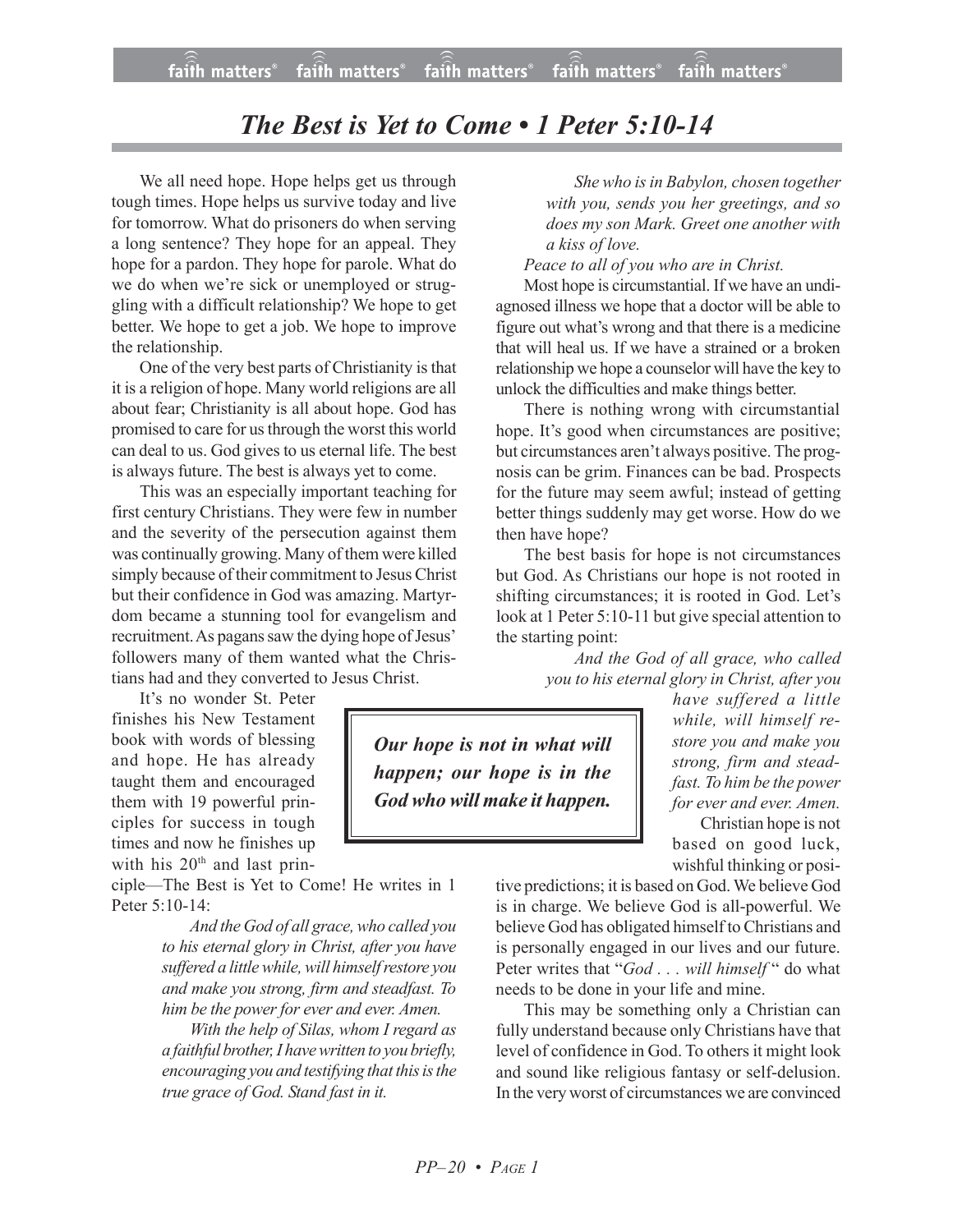## $f$ ai $\widehat{(\widehat{\widehat{\mathfrak{n}}})}$  matters®  $f$ ai $\widehat{\widehat{\mathfrak{m}}}$  matters®  $f$ aith matters®  $f$ aith matters® faith matters<sup>®</sup> faith matters<sup>®</sup> faith matters<sup>®</sup>

that God can turn the impossible into the possible, the worst into the best, even death into life. Our faith is not a blind faith in faith itself; our faith is in the great God of the universe.

In the first century it was believed that there were multiple gods who lived on Mount Olympus. They were distant and largely disinterested humans. But now Christianity was teaching that God is personal and directly engaged in our lives. In fact, he is so interested in us that, as Peter says, he is the "*God of all grace*."

Grace refers to gifts. There is another line in the Bible that says, "*Every good and perfect gift comes from above"—*from God. God is generous; he is determined to give us all the gifts and all the goodness we need. He is determined that our lives will count and that everything will end up good and right.

God has called us to share in his greatness. The Bible says that God has "*called you to his eternal glory in Christ.*" God has staked his own future on Jesus Christ. Jesus will not only triumph over death but he will ultimately triumph over sin and Satan. He will rule the world and all the success in the universe will be displayed in him. Jesus will look very good. And God has called us to share all this with Jesus.

Politicians who run for the highest offices in Washington need lots of help to win and then to do the job. When the majority party changes in the Congress or a new president is elected to the White House a lot changes. The best offices in the Capitol go to the leaders of the majority party. The committee chairs go to the majority party. The majority party gets the power of appointment to the courts and to ambassadorships. They get access to money, invitations to international events, access to the press and they go down in the history books. It's a big deal!

Often those who support a candidate in the election get appointed to positions if their candidate wins. It is almost as if the candidate says, "Stick with me through the election and then share with me in the benefits of victory."

God is saying something like this to us although on a larger and eternal scale. Trust him. Believe in him. Follow him. And then share with him in "*the eternal glory in Christ.*" In other words, we get in on Jesus' ultimate victory.

In God's case the ultimate victory is a sure thing. Therefore, we have hope that we will win with him. We will share with Jesus. The very, very best is our guaranteed future. Our hope is not in what will happen; our hope is in the God who will make it happen.

The basis of our hope is God and God determines the outcomes of our hope. The first outcome on his list is something we would probably not choose to put there; it is suffering. 1 Peter 5:10 says, "*And the God of all grace, who called you to his eternal glory in Christ, after you have suffered a little while, will himself restore you and make you strong, firm and steadfast* ."

The Bible assumes that some suffering is a normal part of the Christian life. There are some people who interpret the Bible in a selective way that says the Christian life should always be pleasurable and problem-free and that if it is not that way it is because we have deliberately chosen that which is bad and neglected the blessings of God. That is a sad and inappropriate reading of the Bible. The truth is that someone can be faithful to Jesus Christ, do everything right and still suffer.

There are two ways to look at this. Many of us consider life to be hard. It could be a broken relationship, the death of a child, a chronic illness, pain that will not go away or deep disappointment in the failure of a business. And the sad part of it is that you don't have to be very old to have that written into your story. We all have stories of personal pain.

On the other hand our lives are easier and more prosperous than most of the six billion people in the world today and most people in past history. When we compare with other people in our world we begin to realize that what we consider to be poverty in many cultures is prosperity. Most people don't have health benefits or cars or houses or education that comes close to what we take for granted. What we consider long life is double the life expectancy of huge segments of the world's population. Yet, we are notorious for ingratitude and for complaining about what others would consider luxury.

So, do we suffer or don't we? Yes, we suffer. Life is not easy at best. It is measured by the comparisons of our own generation and our immediate context. We must neither become ungrateful for our good times nor minimize the reality of the pain we suffer.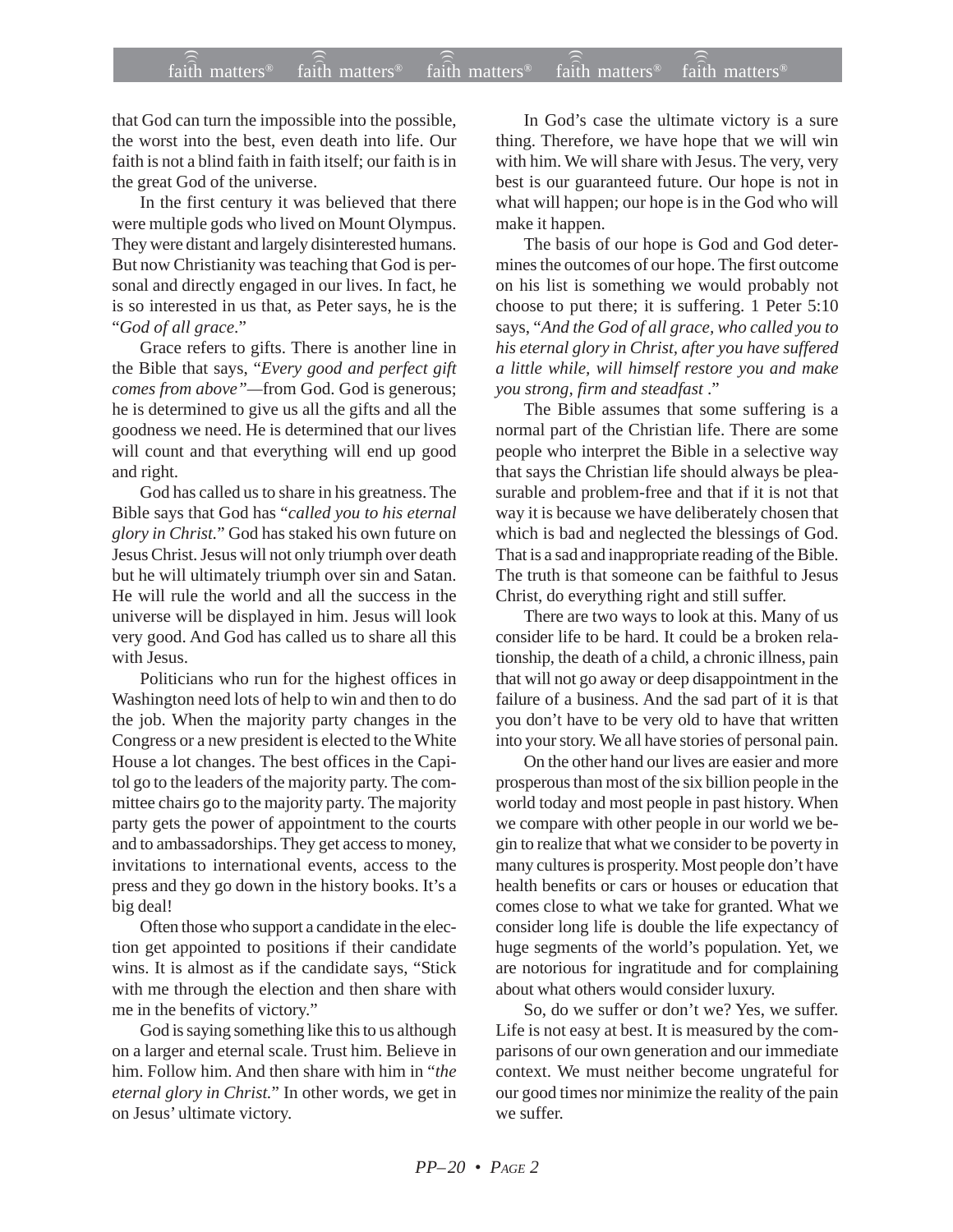## $f$ ai $\widehat{(\widehat{\widehat{\mathfrak{n}}})}$  matters®  $f$ ai $\widehat{\widehat{\mathfrak{m}}}$  matters®  $f$ aith matters®  $f$ aith matters® faith matters<sup>®</sup> ))) )))

While visiting the People's Republic of China I had what might be called a watershed conversation with some Christians I met there. They had been tortured and imprisoned in deplorable conditions for years during China's Cultural Revolution. When I asked about the suffering they had experienced they told me that in the Christian church in China they have found that God always follows a difficult chapter with a good chapter, that bad times are followed by good times, that illness is followed by health. God intervenes and brings peace after periods of war, victory after periods of defeat and pleasure after periods of pain.

Certainly this is not a mathematical formula. And, unfortunately, there are some who have chapter after chapter of their lives full of suffering without particularly good chapters in between. But in this case it is the experience of Christians who know far more about suffering than most of us. And, it is consistent with what Peter is teaching us in 1 Peter 5:10: *"And the God of all grace, who called you to his eternal glory in Christ, after you have suffered a little while, will himself restore you and make you strong, firm and steadfast."*

God follows weakness with strength, suffering with relief, failure with success. This is a hope-giving expectation. God will see us through the present difficulty and bless us with a next chapter of life that is better than the last. He invites us to trust him, to believe in him and to expect the best. Trust, belief

and expectation give us hope. As Christians we trust God for a better tomorrow.

Now, if I were Peter I would lay down my pen and call my book finished. He has taught us well. He has given us hope. That seems

like a very good way to finish his book. Except probably Peter didn't actually write anything we have studied from the five chapters in the book that bears his name. The reason I say that is because the New Testament book of 1 Peter is written in a high quality Greek that would be typical of the educated class of the Roman Empire and that's not who Peter was. He was a fisherman. Greek was not his first language. At best, his writing would be second rate. So, in all probability, Peter told his assistant what to write rather than actually putting ink to parchment himself. The same thing had happened once before when Peter told the story of Jesus. Then Mark did the writing of Jesus' biography that has become the second book of the New Testament. Except, this time his assistant and writer was a Christian named Silas.

The book was finished. All twenty principles were written. But, Peter wanted to at least write the postscript himself in his own handwriting. So, Peter grabs the pen and adds:

> *With the help of Silas, whom I regard as a faithful brother, I have written to you briefly, encouraging you and testifying that this is the true grace of God. Stand fast in it. She who is in Babylon, chosen together with you, sends you her greetings, and so does my son Mark. Greet one another with a kiss of love.*

*Peace to all of you who are in Christ.* As Peter adds his own personal thoughts he lists the names of those he considers to be the best examples of what it means to live Christianly in tough times. Silas was a good example. Silas had previously traveled as a missionary with St. Paul. Together they were attacked in the Greek city of Philippi. Here's a paragraph from the story in Acts 16:22-24:

> *The crowd joined in the attack against Paul and Silas, and the magistrates ordered them to be stripped and beaten. After they had been severely flogged, they were thrown into*

*The Bible assumes that some suffering is a normal part of the Christian life.*

*prison, and the jailer was commanded to guard them carefully. Upon receiving such orders, he put them in the inner cell and fastened their feet in the stocks.*

Silas had been stripped naked, beaten, shackled,

put in prison and had expected to be executed. Do you know what he did? He sang Christian hymns. He rejoiced in the midst of suffering that was probably far worse than any of us will ever experience. And God sent an earthquake and an angel to deliver him and to win his jailer to Jesus. Silas exemplified well that Peter's principles worked.

A woman in Babylon was another good example. We're not actually sure who she was or where she was. Some think she was Peter's wife who herself became a martyr for Jesus. Some think